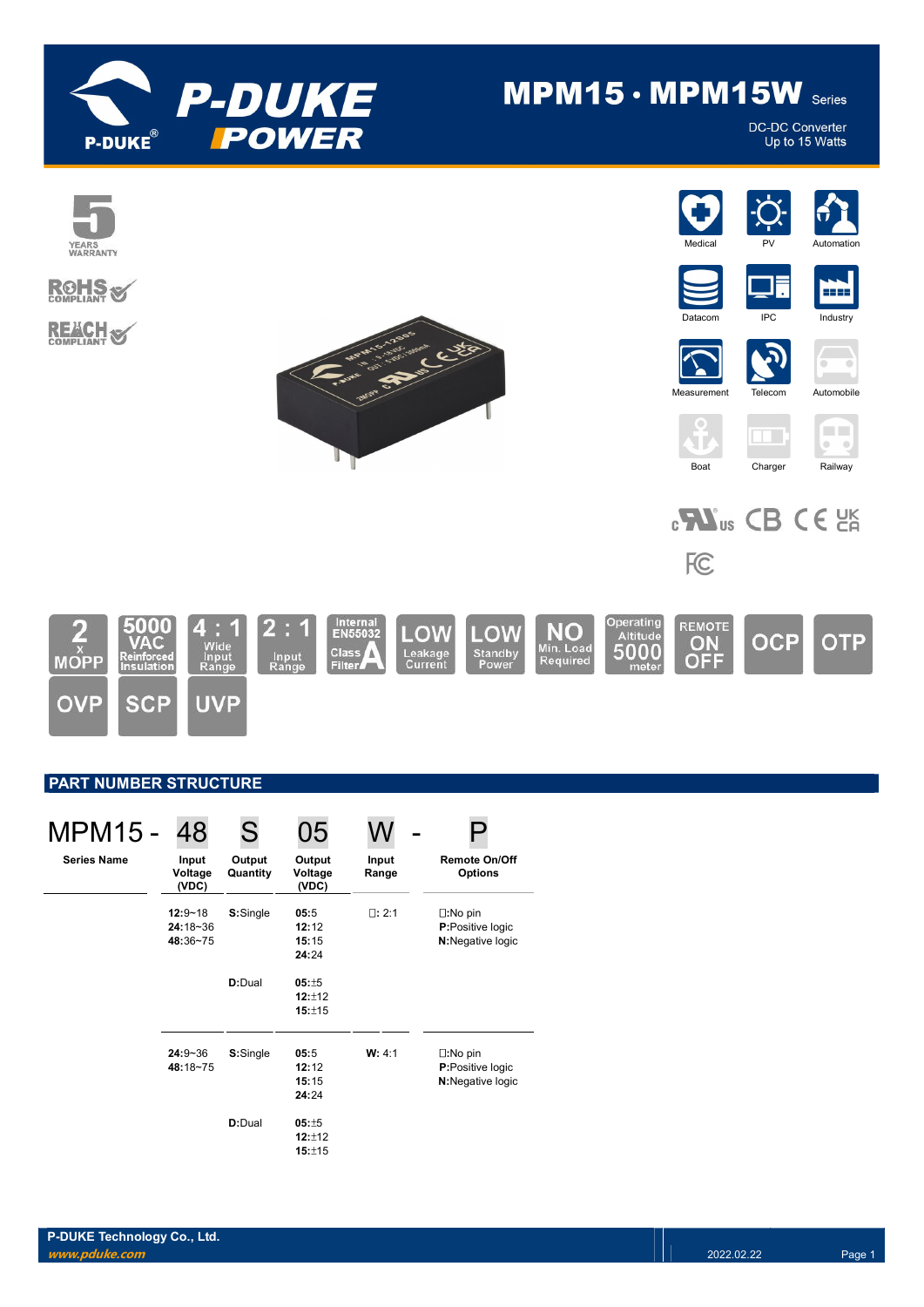

## MPM15 MPM15W Series

|  | TECHNICAL SPECIFICATION All specifications are typical at nominal input, full load and 25°C unless otherwise noted |
|--|--------------------------------------------------------------------------------------------------------------------|
|--|--------------------------------------------------------------------------------------------------------------------|

| Model<br><b>Number</b> | Input Range | <b>Output Voltage</b> | <b>Output Current</b><br>@ Full Load | <b>Input Current</b><br>@ No Load | Efficiency    | Maximum<br><b>Capacitor Load</b> |
|------------------------|-------------|-----------------------|--------------------------------------|-----------------------------------|---------------|----------------------------------|
|                        | <b>VDC</b>  | <b>VDC</b>            | mA                                   | mA                                | $\frac{9}{6}$ | μF.                              |
| MPM15-12S05            | $9 - 18$    | 5                     | 3000                                 | 8                                 | 89            | 3800                             |
| MPM15-12S12            | $9 - 18$    | 12                    | 1250                                 | 12                                | 88.5          | 650                              |
| MPM15-12S15            | $9 - 18$    | 15                    | 1000                                 | 12                                | 89            | 530                              |
| MPM15-12S24            | $9 - 18$    | 24                    | 625                                  | 12                                | 89            | 190                              |
| MPM15-12D05            | $9 - 18$    | ±5                    | ±1500                                | 11                                | 86            | ±1900                            |
| MPM15-12D12            | $9 - 18$    | ±12                   | ±625                                 | 12                                | 89            | ±380                             |
| MPM15-12D15            | $9 - 18$    | ±15                   | ±500                                 | 14                                | 89            | ±270                             |
| MPM15-24S05            | $18 - 36$   | 5                     | 3000                                 | 8                                 | 90            | 3800                             |
| MPM15-24S12            | $18 - 36$   | 12                    | 1250                                 | 9                                 | 90            | 650                              |
| MPM15-24S15            | $18 - 36$   | 15                    | 1000                                 | 10                                | 90            | 530                              |
| MPM15-24S24            | $18 - 36$   | 24                    | 625                                  | 9                                 | 90            | 190                              |
| MPM15-24D05            | $18 - 36$   | ±5                    | ±1500                                | 11                                | 86            | ±1900                            |
| MPM15-24D12            | $18 - 36$   | ±12                   | ±625                                 | 9                                 | 90            | ±380                             |
| MPM15-24D15            | $18 - 36$   | ±15                   | ±500                                 | 11                                | 90            | ±270                             |
| MPM15-48S05            | $36 - 75$   | 5                     | 3000                                 | 9                                 | 89.5          | 3800                             |
| MPM15-48S12            | $36 - 75$   | 12                    | 1250                                 | 9                                 | 88            | 650                              |
| MPM15-48S15            | $36 - 75$   | 15                    | 1000                                 | 9                                 | 89            | 530                              |
| MPM15-48S24            | $36 - 75$   | 24                    | 625                                  | $\boldsymbol{9}$                  | 88.5          | 190                              |
| MPM15-48D05            | $36 - 75$   | ±5                    | ±1500                                | 9                                 | 86            | ±1900                            |
| MPM15-48D12            | $36 - 75$   | ±12                   | ±625                                 | 9                                 | 88.5          | ±380                             |
| MPM15-48D15            | $36 - 75$   | ±15                   | ±500                                 | 9                                 | 89            | ±270                             |
| MPM15-24S05W           | $9 - 36$    | 5                     | 3000                                 | 9                                 | 88            | 3800                             |
| MPM15-24S12W           | $9 - 36$    | 12                    | 1250                                 | 10                                | 88.5          | 650                              |
| MPM15-24S15W           | $9 - 36$    | 15                    | 1000                                 | 11                                | 89            | 530                              |
| MPM15-24S24W           | $9 - 36$    | 24                    | 625                                  | 10                                | 88            | 190                              |
| MPM15-24D05W           | $9 - 36$    | ±5                    | ±1500                                | 10                                | 86            | ±1900                            |
| MPM15-24D12W           | $9 - 36$    | ±12                   | ±625                                 | 10                                | 88            | ±380                             |
| MPM15-24D15W           | $9 - 36$    | ±15                   | ±500                                 | 12                                | 89            | ±270                             |
| MPM15-48S05W           | $18 - 75$   | 5                     | 3000                                 | 9                                 | 89.5          | 3800                             |
| MPM15-48S12W           | $18 - 75$   | 12                    | 1250                                 | 9                                 | 88            | 650                              |
| MPM15-48S15W           | $18 - 75$   | 15                    | 1000                                 | 9                                 | 89            | 530                              |
| MPM15-48S24W           | $18 - 75$   | 24                    | 625                                  | 9                                 | 88.5          | 190                              |
| MPM15-48D05W           | $18 - 75$   | ±5                    | ±1500                                | 9                                 | 86            | ±1900                            |
| MPM15-48D12W           | $18 - 75$   | ±12                   | ±625                                 | 9                                 | 88.5          | ±380                             |
| MPM15-48D15W           | $18 - 75$   | ±15                   | ±500                                 | 9                                 | 89            | ±270                             |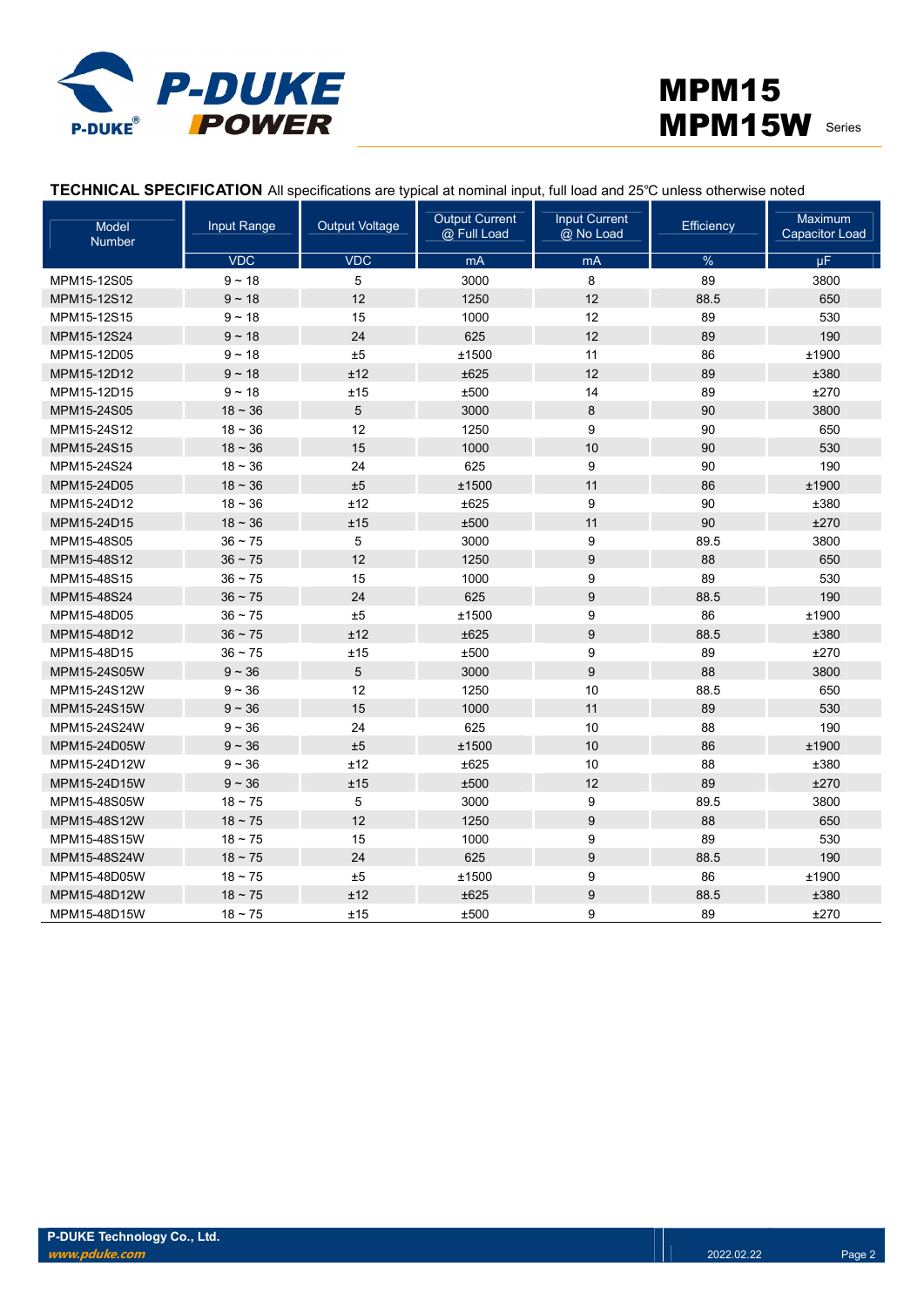

| <b>INPUT SPECIFICATIONS</b>   |                         |            |                           |           |        |            |                           |             |  |
|-------------------------------|-------------------------|------------|---------------------------|-----------|--------|------------|---------------------------|-------------|--|
| <b>Parameter</b>              |                         |            | <b>Conditions</b>         |           | Min.   | Typ.       | Max.                      | <b>Unit</b> |  |
| Operating input voltage range |                         | 2:1        | 12Vin(nom)                |           | 9      | 12         | 18                        |             |  |
|                               |                         |            | 24Vin(nom)                |           | 18     | 24         | 36                        | <b>VDC</b>  |  |
|                               |                         |            | 48Vin(nom)                |           | 36     | 48         | 75                        |             |  |
|                               | $(W)$ 4:1               |            | 24Vin(nom)                |           | 9      | 24         | 36                        | <b>VDC</b>  |  |
|                               |                         |            | 48Vin(nom)                |           | 18     | 48         | 75                        |             |  |
| Start up voltage              |                         | 2:1        | 12Vin(nom)                |           |        |            | 9                         |             |  |
|                               |                         |            | 24Vin(nom)                |           |        |            | 18                        | <b>VDC</b>  |  |
|                               |                         |            | 48Vin(nom)                |           |        |            | 36                        |             |  |
|                               | $(W)$ 4:1               |            | 24Vin(nom)                |           |        |            | 9                         | <b>VDC</b>  |  |
|                               |                         |            | 48Vin(nom)                |           |        |            | 18                        |             |  |
| Shutdown voltage              |                         | 2:1        | 12Vin(nom)                |           | 7.8    | 8          | 8.6                       |             |  |
|                               |                         | 24Vin(nom) | 15.8                      | 16        | 17.4   | <b>VDC</b> |                           |             |  |
|                               |                         |            | 48Vin(nom)                |           | 32     | 33         | 34                        |             |  |
|                               | $(W)$ 4:1               |            | 24Vin(nom)                |           | 7.8    | 8          | 8.6                       | <b>VDC</b>  |  |
|                               |                         |            | 48Vin(nom)                |           | 15.8   | 16         | 17.4                      |             |  |
| Start up time                 | Constant resistive load |            | Power up                  |           |        | 30         | 60                        |             |  |
|                               |                         |            | Remote ON/OFF             |           |        | 30         | 60                        | ms          |  |
| Input surge voltage           | 3 second, max.          |            | 12Vin(nom)                |           |        | 25         |                           |             |  |
|                               |                         |            | 24Vin(nom)                |           |        |            | 50                        | <b>VDC</b>  |  |
|                               |                         |            | 48Vin(nom)                |           |        |            | 100                       |             |  |
|                               | 3 second, max.          |            | 24Vin(nom)                |           |        | 50         | <b>VDC</b>                |             |  |
|                               |                         |            | 48Vin(nom)                |           |        |            | 100                       |             |  |
| Input filter                  |                         |            |                           |           |        |            | Pi type                   |             |  |
| Remote ON/OFF (Option)        | Referred to - Vin pin   |            | Positive logic            | DC-DC ON  |        |            | Open or $3.5 \sim 12$ VDC |             |  |
|                               |                         |            |                           | DC-DC OFF |        |            | Short or $0 \sim 1.2$ VDC |             |  |
|                               |                         |            | Negative logic            | DC-DC ON  |        |            | Short or $0 \sim 1.2$ VDC |             |  |
|                               |                         |            |                           | DC-DC OFF |        |            | Open or $3.5 \sim 12$ VDC |             |  |
|                               |                         |            | Input current of Ctrl pin |           | $-0.5$ |            |                           | mA          |  |
|                               |                         |            | Remote off input current  |           |        | 2.5        |                           | mA          |  |

| <b>OUTPUT SPECIFICATIONS</b>     |                                    |                |         |      |                                 |               |
|----------------------------------|------------------------------------|----------------|---------|------|---------------------------------|---------------|
| <b>Parameter</b>                 | <b>Conditions</b>                  |                | Min.    | Typ. | Max.                            | Unit          |
| Voltage accuracy                 |                                    |                | $-1.0$  |      | $+1.0$                          | %             |
| Line regulation                  | Low Line to High Line at Full Load | Single         | $-0.2$  |      | $+0.2$                          | $\frac{0}{0}$ |
|                                  |                                    | Dual           | $-0.5$  |      | $+0.5$                          |               |
| Load regulation                  | No Load to Full Load               | Single         | $-0.2$  |      | $+0.2$                          | $\%$          |
|                                  |                                    | Dual           | $-1.0$  |      | $+1.0$                          |               |
| Cross regulation                 | Asymmetrical load 25%/100% FL      | Dual           | $-5.0$  |      | $+5.0$                          | $\%$          |
| Voltage adjustability            | Single output                      | 5Vout, 12Vout  | $-10$   |      | $+10$                           | $\%$          |
|                                  |                                    | 15Vout, 24Vout | $-10$   |      | $+20$                           |               |
| Ripple and noise                 | Measured by 20MHz bandwidth        |                |         |      |                                 |               |
|                                  |                                    | Single         |         |      |                                 |               |
|                                  | With a 10µF/25V X7R MLCC           | 5Vout          |         | 50   |                                 |               |
|                                  | With a 10µF/25V X7R MLCC           | 12Vout         |         | 75   |                                 |               |
|                                  | With a 10µF/25V X7R MLCC           | 15Vout         |         | 75   |                                 | mVp-p         |
|                                  | With a 4.7µF/50V X7R MLCC          | 24Vout         |         | 100  |                                 |               |
|                                  |                                    | Dual           |         |      |                                 |               |
|                                  | With a 10µF/25V X7R MLCC           | ±5Vout         |         | 50   |                                 |               |
|                                  | With a 10µF/25V X7R MLCC           | $±12$ Vout     |         | 75   |                                 |               |
|                                  | With a 10µF/25V X7R MLCC           | $±15$ Vout     |         | 75   |                                 |               |
| Temperature coefficient          |                                    |                | $-0.02$ |      | $+0.02$                         | $%$ /°C       |
| Transient response recovery time | 25% load step change               |                |         | 250  |                                 | μs            |
| Over voltage protection          | Zener diode clamp                  | 5Vout          |         | 6.2  |                                 |               |
|                                  |                                    | 12Vout         |         | 15   |                                 | <b>VDC</b>    |
|                                  |                                    | 15Vout         |         | 20   |                                 |               |
|                                  |                                    | 24Vout         |         | 30   |                                 |               |
| Over load protection             | % of lout rated; Hiccup mode       |                |         | 150  | 185                             | $\%$          |
| Short circuit protection         |                                    |                |         |      | Continuous, automatics recovery |               |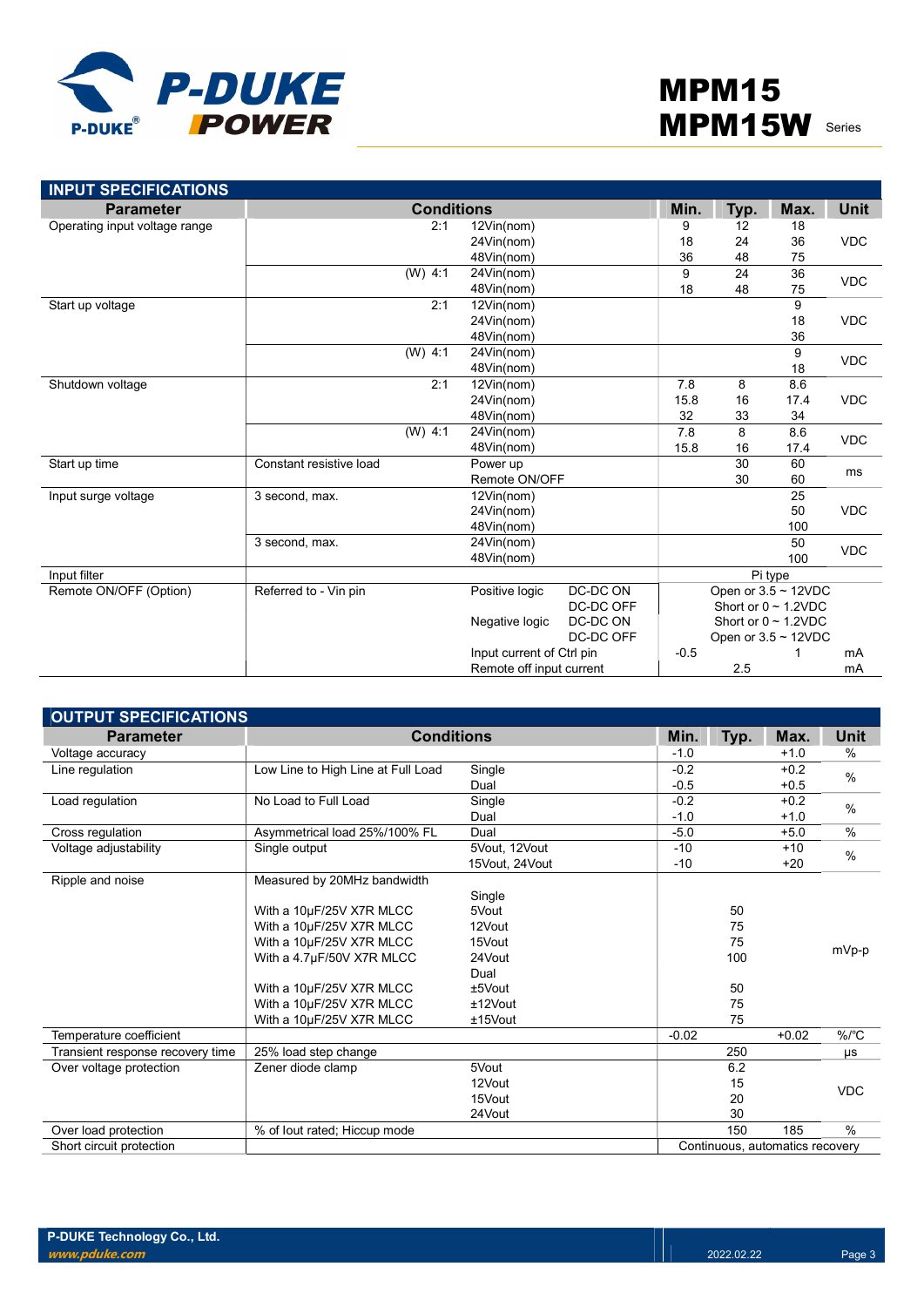

| <b>GENERAL SPECIFICATIONS</b> |                                                  |                   |      |      |                              |                         |
|-------------------------------|--------------------------------------------------|-------------------|------|------|------------------------------|-------------------------|
| <b>Parameter</b>              |                                                  | <b>Conditions</b> | Min. | Typ. | Max.                         | Unit                    |
| Isolation voltage             | minute                                           | Input to Output   | 5000 |      |                              | <b>VAC</b>              |
|                               | Reinforced insulation for 250VAC working voltage |                   |      |      |                              |                         |
| Isolation resistance          | 500VDC                                           |                   | 10   |      |                              | $G\Omega$               |
| Isolation capacitance         |                                                  |                   |      | 20   |                              | pF                      |
| Leakage current               | 240VAC.60Hz                                      |                   |      | 2    | 2.5                          | μA                      |
| Switching frequency           |                                                  |                   | 225  | 250  | 285                          | kHz                     |
| Clearance / Creepage          |                                                  |                   | 8    |      |                              | mm                      |
| Safety approvals              | IEC/EN/ANSI/AAMI ES 60601-1                      |                   |      |      | UL:E360199                   |                         |
|                               | IEC/ EN/ UL 62368-1                              |                   |      |      | UL:E193009                   |                         |
|                               |                                                  |                   |      |      | CB:UL(Demko)                 |                         |
| Case material                 |                                                  |                   |      |      | Non-conductive black plastic |                         |
| Base material                 |                                                  |                   |      |      | Non-conductive black plastic |                         |
| Potting material              |                                                  |                   |      |      | Silicone (UL94 V-0)          |                         |
| Weight                        |                                                  |                   |      |      |                              | 24g (0.85oz)            |
| <b>MTBF</b>                   | MIL-HDBK-217F, Full load                         |                   |      |      |                              | $2.080 \times 10^6$ hrs |

| <b>ENVIRONMENTAL SPECIFICATIONS</b> |                   |       |       |        |              |
|-------------------------------------|-------------------|-------|-------|--------|--------------|
| <b>Parameter</b>                    | <b>Conditions</b> | Min.  | Typ.  | Max.   | Unit         |
| Operating ambient temperature       | With derating     | -40   |       | $+105$ | °C           |
| Maximum case temperature            |                   |       |       | 105    | °C           |
| Over temperature protection         |                   |       | 115   |        | °C           |
| Storage temperature range           |                   | $-55$ |       | $+125$ | °C           |
| Thermal impedance                   |                   |       | 15.30 |        | °C/W         |
| Operating altitude                  |                   |       |       | 5000   | m            |
| Thermal shock                       |                   |       |       |        | MIL-STD-810F |
| Vibration                           |                   |       |       |        | MIL-STD-810F |
| Relative humidity                   |                   |       |       |        | 5% to 95% RH |

| <b>EMC SPECIFICATIONS</b> |                         |                                                                                                                                                                     |                  |
|---------------------------|-------------------------|---------------------------------------------------------------------------------------------------------------------------------------------------------------------|------------------|
| <b>Parameter</b>          |                         | <b>Conditions</b>                                                                                                                                                   | Level            |
| EMI                       |                         | EN55011, EN55032, EN60601-1-2 and FCC Part 18 / 15                                                                                                                  |                  |
|                           |                         | Without external components.                                                                                                                                        | Class A          |
|                           |                         | With external components                                                                                                                                            | Class B          |
| <b>EMS</b>                | EN55024 and EN60601-1-2 |                                                                                                                                                                     |                  |
| <b>ESD</b>                | EN61000-4-2             | Air ± 15kV and Contact ± 8kV                                                                                                                                        | Perf. Criteria A |
| Radiated immunity         | EN61000-4-3             | 10 V/m                                                                                                                                                              | Perf. Criteria A |
| <b>Fast transient</b>     | EN61000-4-4             | $±$ 2kV                                                                                                                                                             | Perf. Criteria A |
|                           | $MPM15-12$              | With 2 pcs of aluminum electrolytic capacitor<br>(Nippon chemi-con KY series, 220µF/100V) and<br>a TVS (SMDJ36A, 36V, 3000 Watt peak pulse<br>power) in parallel.   |                  |
|                           | $MPM15-24$              | With 2 pcs of aluminum electrolytic capacitor<br>(Nippon chemi-con KY series, 220µF/100V) and<br>a TVS (SMDJ58A, 58V, 3000 Watt peak pulse<br>power) in parallel.   |                  |
|                           | $MPM15-48$              | With 2 pcs of aluminum electrolytic capacitor<br>(Nippon chemi-con KY series, 220µF/100V) and<br>a TVS (SMDJ120A, 120V, 3000 Watt peak pulse<br>power) in parallel. |                  |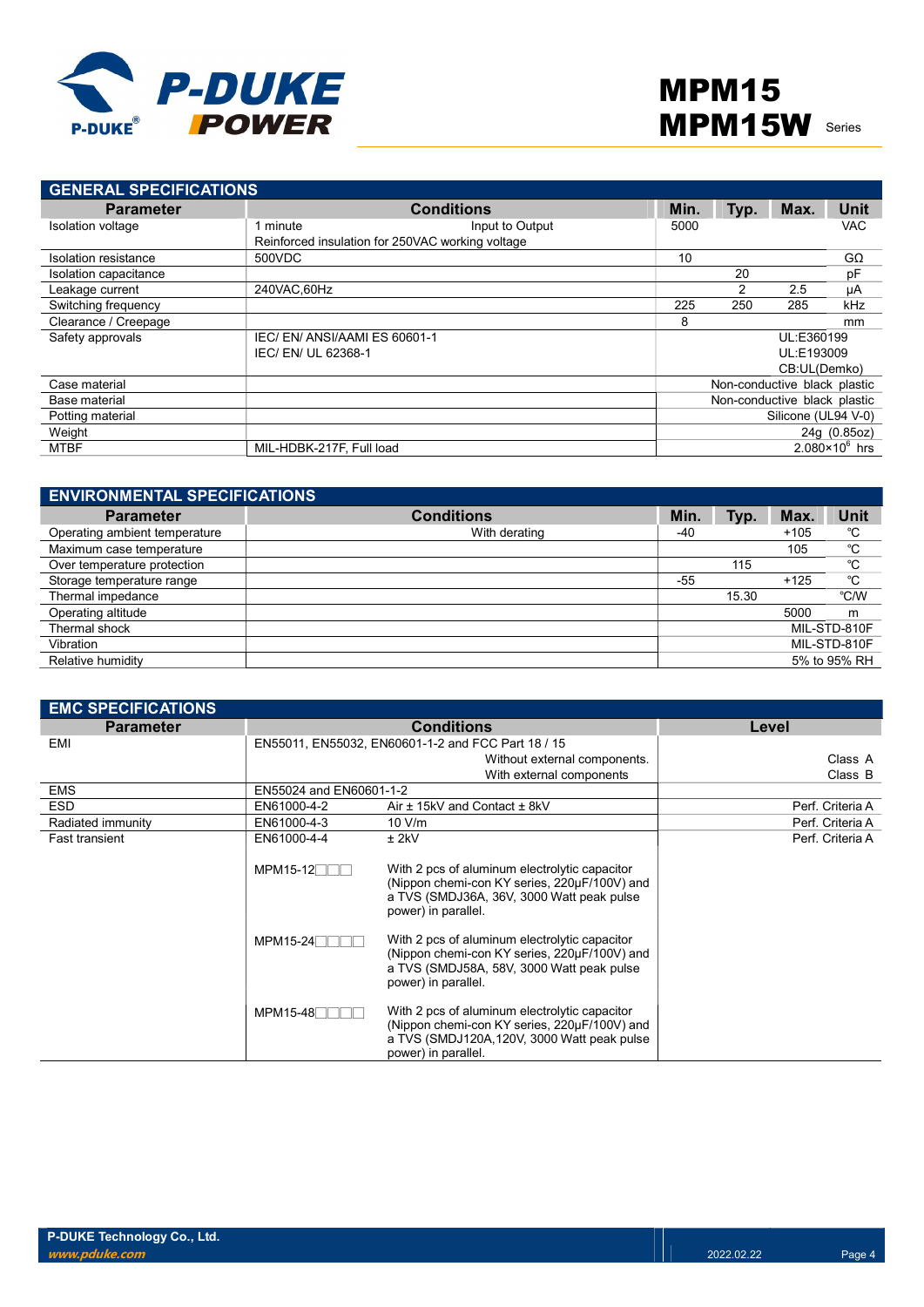

| <b>EMC SPECIFICATIONS(CONTINUED)</b> |                 |                                                                                                                                                                     |                  |  |  |  |  |  |  |  |
|--------------------------------------|-----------------|---------------------------------------------------------------------------------------------------------------------------------------------------------------------|------------------|--|--|--|--|--|--|--|
| <b>Parameter</b>                     |                 | <b>Conditions</b>                                                                                                                                                   | Level            |  |  |  |  |  |  |  |
| Surge                                | EN61000-4-5     | $±$ 2kV                                                                                                                                                             | Perf. Criteria A |  |  |  |  |  |  |  |
|                                      | $MPM15-12$      | With 2 pcs of aluminum electrolytic capacitor<br>(Nippon chemi-con KY series, 220µF/100V) and<br>a TVS (SMDJ36A, 36V, 3000 Watt peak pulse<br>power) in parallel.   |                  |  |  |  |  |  |  |  |
|                                      | $MPM15-24$      | With 2 pcs of aluminum electrolytic capacitor<br>(Nippon chemi-con KY series, 220µF/100V) and<br>a TVS (SMDJ58A, 58V, 3000 Watt peak pulse<br>power) in parallel.   |                  |  |  |  |  |  |  |  |
|                                      | <b>MPM15-48</b> | With 2 pcs of aluminum electrolytic capacitor<br>(Nippon chemi-con KY series, 220µF/100V) and<br>a TVS (SMDJ120A, 120V, 3000 Watt peak pulse<br>power) in parallel. |                  |  |  |  |  |  |  |  |
| Conducted immunity                   | EN61000-4-6     | $10 \,$ Vr.m.s                                                                                                                                                      | Perf. Criteria A |  |  |  |  |  |  |  |
| Power frequency magnetic field       | EN61000-4-8     | 100A/m continuous; 1000A/m 1 second                                                                                                                                 | Perf. Criteria A |  |  |  |  |  |  |  |

CAUTION: This power module is not internally fused. An input line fuse must always be used.

## CHARACTERISTIC CURVE









### FUSE CONSIDERATION

This power module is not internally fused. An input line fuse must always be used.

This encapsulated power module can be used in a wide variety of applications, ranging from simple stand-alone operation to an integrated part of sophisticated power architecture.

To maximum flexibility, internal fusing is not included; however, to achieve maximum safety and system protection, always use an input line fuse. The input line fuse suggest as below:

| Model                         | <b>Fuse Rating</b><br>'A) | Fuse Type |
|-------------------------------|---------------------------|-----------|
| $MPM15-12$<br>24              | 3.15                      | Slow-Blow |
| <b>MPM15-24</b><br>⋅ 48⊧<br>w | 1.6                       | Slow-Blow |
| MPM15-48                      | 0.8                       | Slow-Blow |

The table based on the information provided in this data sheet on inrush energy and maximum DC input current at low Vin.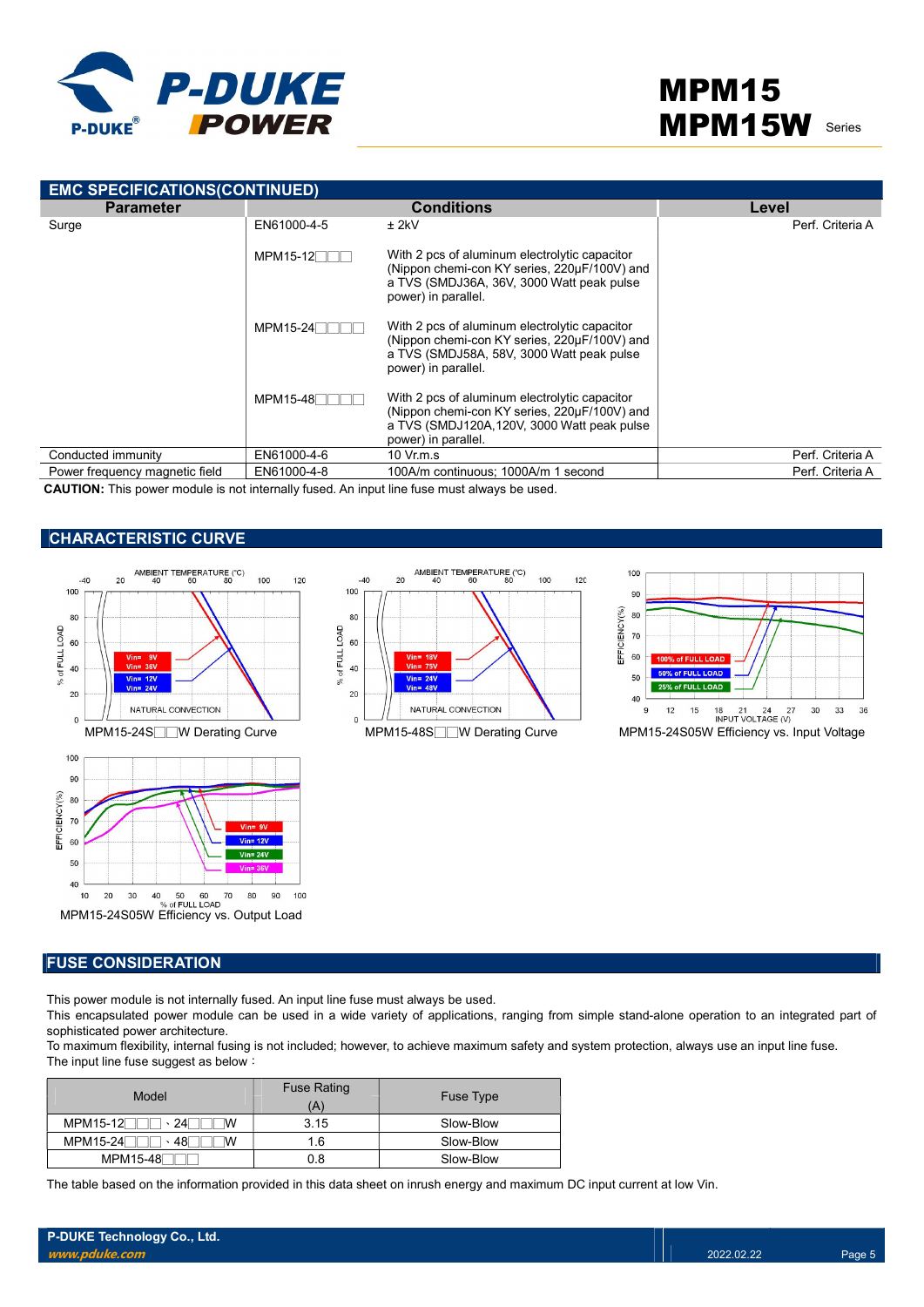

## MPM15 **MPM15W** Series

### MECHANICAL DRAWING



PIN CONNECTION

| <b>PIN</b> | <b>SINGLE</b> | <b>DUAL</b>   |
|------------|---------------|---------------|
|            | $+V$ in       | $+V$ in       |
|            | -Vin          | -Vin          |
| З          | Ctrl (Option) | Ctrl (Option) |
|            | $+$ Vout      | +Vout         |
| 5          | -Vout         | Common        |
| ี่ค        | Trim          | -Vout         |

1. All dimensions in inch [mm]

2. Tolerance :x.xx±0.02 [x.x±0.5]

x.xxx±0.010 [x.xx±0.25]

3. Pin dimension tolerance ±0.004[0.10]

### RECOMMENDED PAD LAYOUT



\* There should be at least 8mm distance between primary and secondary circuit.

For further information, please contact P-DUKE.

## THERMAL CONSIDERATIONS

The power module operates in a variety of thermal environments.

However, sufficient cooling should be provided to help ensure reliable operation of the unit.

Heat is removed by conduction, convection, and radiation to the surrounding environment.

Proper cooling can be verified by measuring the point as the figure below.

The temperature at this location should not exceed "Maximum case temperature".

When operating, adequate cooling must be provided to maintain the test point temperature at or below "Maximum case temperature". You can limit this temperature to a lower value for extremely high reliability.

■ Thermal test condition with vertical direction by natural convection (20LFM).



TOP VIEW

All dimensions in inch[mm] Pad size(lead free recommended) Through hole 1.2.3.4.5.6: ∅0.051[1.30] Top view pad 1.2.3.4.5.6: ∅0.064[1.63] Bottom view pad 1.2.3.4.5.6: ∅0.102[2.60]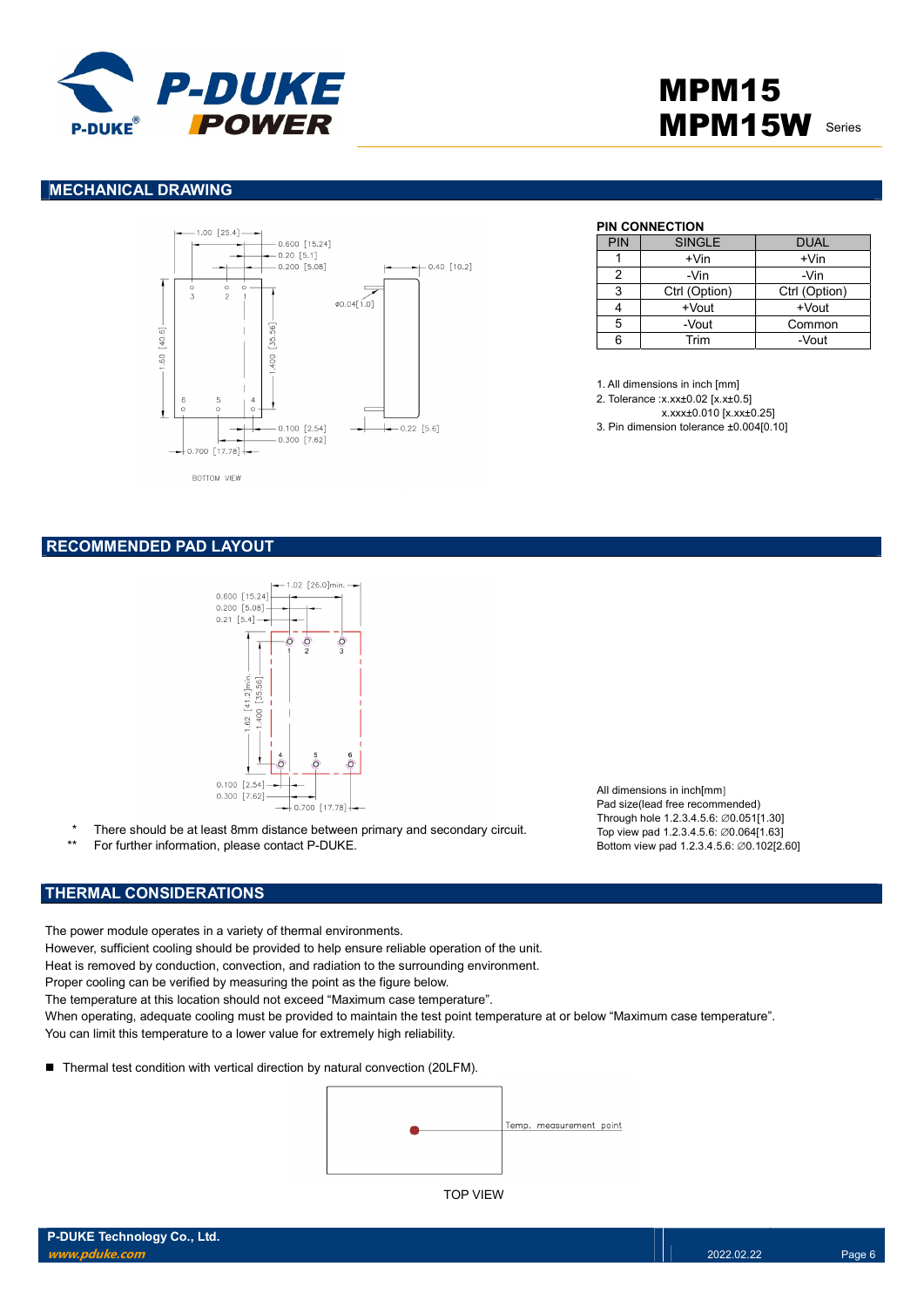

## MPM15 **MPM15W** Series

### OUTPUT VOLTAGE ADJUSTMENT

It allows the user to increase or decrease the output voltage of the module.

This is accomplished by connecting an external resistor between the Trim pin and either the +Vout or -Vout pins.

With an external resistor between the Trim and -Output pin, the output voltage increases.

With an external resistor between the Trim and +Output pin, the output voltage decreases.

The external Trim resistor needs to be at least 1/16W of rated power.

### Trim Up Equation

$$
R_U = \left[\frac{G \times L}{\left(V_{o,up} - L - K\right)} - H\right] \Omega
$$

#### ■ Trim Down Equation

$$
R_D = \left[ \frac{(V_{o,\text{down}} - L) \times G}{(V_o - V_{o,\text{down}})} - H \right] \Omega
$$

-Vout  $\stackrel{5}{\circ}$ 

 $Trim \stackrel{\circ}{\delta}$ 

### EXTERNAL OUTPUT TRIMMING

Output can be externally trimmed by using the method shown below.

Trim-up

| <b>IS05W</b>                           |                         |              |                |         |                |         |        |                |        |        |                 |  |
|----------------------------------------|-------------------------|--------------|----------------|---------|----------------|---------|--------|----------------|--------|--------|-----------------|--|
| $\bigtriangleup\mathsf{V}$             | (%)                     | $\mathbf{1}$ | 2              | 3       | $\overline{4}$ | 5       | 6      | $\overline{7}$ | 8      | 9      | 10              |  |
| Vout                                   | (V)                     | 5.05         | 5.1            | 5.15    | 5.2            | 5.25    | 5.3    | 5.35           | 5.4    | 5.45   | 5.5             |  |
| <b>RU</b>                              | $(k\Omega)$             | 253.450      | 125.700        | 83.117  | 61.825         | 49.050  | 40.533 | 34.450         | 29.888 | 26.339 | 23.500          |  |
| $\neg$ S12 $\cdot$<br><b>IS12W</b>     |                         |              |                |         |                |         |        |                |        |        |                 |  |
| $\triangle$ V                          | (% )                    | $\mathbf{1}$ | $\overline{2}$ | 3       | $\overline{4}$ | 5       | 6      | $\overline{7}$ | 8      | 9      | 10              |  |
| Vout                                   | (V)                     | 12.12        | 12.24          | 12.36   | 12.48          | 12.6    | 12.72  | 12.84          | 12.96  | 13.08  | 13.2            |  |
| <b>RU</b>                              | $(k\Omega)$             | 203.223      | 99.057         | 64.334  | 46.973         | 36.557  | 29.612 | 24.652         | 20.932 | 18.038 | 15.723          |  |
|                                        |                         |              |                |         |                |         |        |                |        |        |                 |  |
| $\sqsupset$ S15 $\cdot$<br><b>S15W</b> |                         |              |                |         |                |         |        |                |        |        |                 |  |
| $\bigtriangleup\mathsf{V}$             | (%)                     | $\mathbf{1}$ | $\overline{2}$ | 3       | $\overline{4}$ | 5       | 6      | $\overline{7}$ | 8      | 9      | 10 <sup>1</sup> |  |
| Vout                                   | (V)                     | 15.15        | 15.3           | 15.45   | 15.6           | 15.75   | 15.9   | 16.05          | 16.2   | 16.35  | 16.5            |  |
| <b>RU</b>                              | $(k\Omega)$             | 161.557      | 78.223         | 50.446  | 36.557         | 28.223  | 22.668 | 18.700         | 15.723 | 13.409 | 11.557          |  |
|                                        |                         |              |                |         |                |         |        |                |        |        |                 |  |
| $\triangle$ V                          | (%)                     | 11           | 12             | 13      | 14             | 15      | 16     | 17             | 18     | 19     | 20              |  |
| Vout                                   | (V)                     | 16.65        | 16.8           | 16.95   | 17.1           | 17.25   | 17.4   | 17.55          | 17.7   | 17.85  | 18              |  |
| <b>RU</b>                              | $(k\Omega)$             | 10.042       | 8.779          | 7.711   | 6.795          | 6.001   | 5.307  | 4.694          | 4.149  | 3.662  | 3.223           |  |
|                                        | $\sqsupset$ S24 $\cdot$ | <b>IS24W</b> |                |         |                |         |        |                |        |        |                 |  |
| $\triangle$ V                          | (% )                    | 1            | $\overline{2}$ | 3       | $\overline{4}$ | 5       | 6      | $\overline{7}$ | 8      | 9      | 10 <sup>1</sup> |  |
| Vout                                   | (V)                     | 24.24        | 24.48          | 24.72   | 24.96          | 25.2    | 25.44  | 25.68          | 25.92  | 26.16  | 26.4            |  |
| <b>RU</b>                              | $(k\Omega)$             | 570.333      | 278.667        | 181.444 | 132.833        | 103.667 | 84.222 | 70.333         | 59.917 | 51.815 | 45.333          |  |
| $\triangle$ V                          | (%)                     | 11           | 12             | 13      | 14             | 15      | 16     | 17             | 18     | 19     | 20              |  |
| Vout                                   | (V)                     | 26.64        | 26.88          | 27.12   | 27.36          | 27.6    | 27.84  | 28.08          | 28.32  | 28.56  | 28.8            |  |
| <b>RU</b>                              | $(k\Omega)$             | 40.030       | 35.611         | 31.872  | 28.667         | 25.889  | 23.458 | 21.314         | 19.407 | 17.702 | 16.167          |  |
|                                        |                         |              |                |         |                |         |        |                |        |        |                 |  |

#### ■ Trim Constants

| Module                                                           | G     | н     |      |     |
|------------------------------------------------------------------|-------|-------|------|-----|
| $MPM15-$ S05 $\cdot$ TS05W                                       | 5110  | 2050  | 2.5  | 2.5 |
| $MPM15-TTS12 \cdot TTS12W$                                       | 10000 | 5110  | 9.5  | 2.5 |
| $MPM15-TS15 \cdot TTS15W$                                        | 10000 | 5110  | 12.5 | 2.5 |
| $MPM15-\n\overline{\qquad}$ S24 $\cdot$ $\overline{\qquad}$ S24W | 56000 | 13000 | 21.5 | 2.5 |